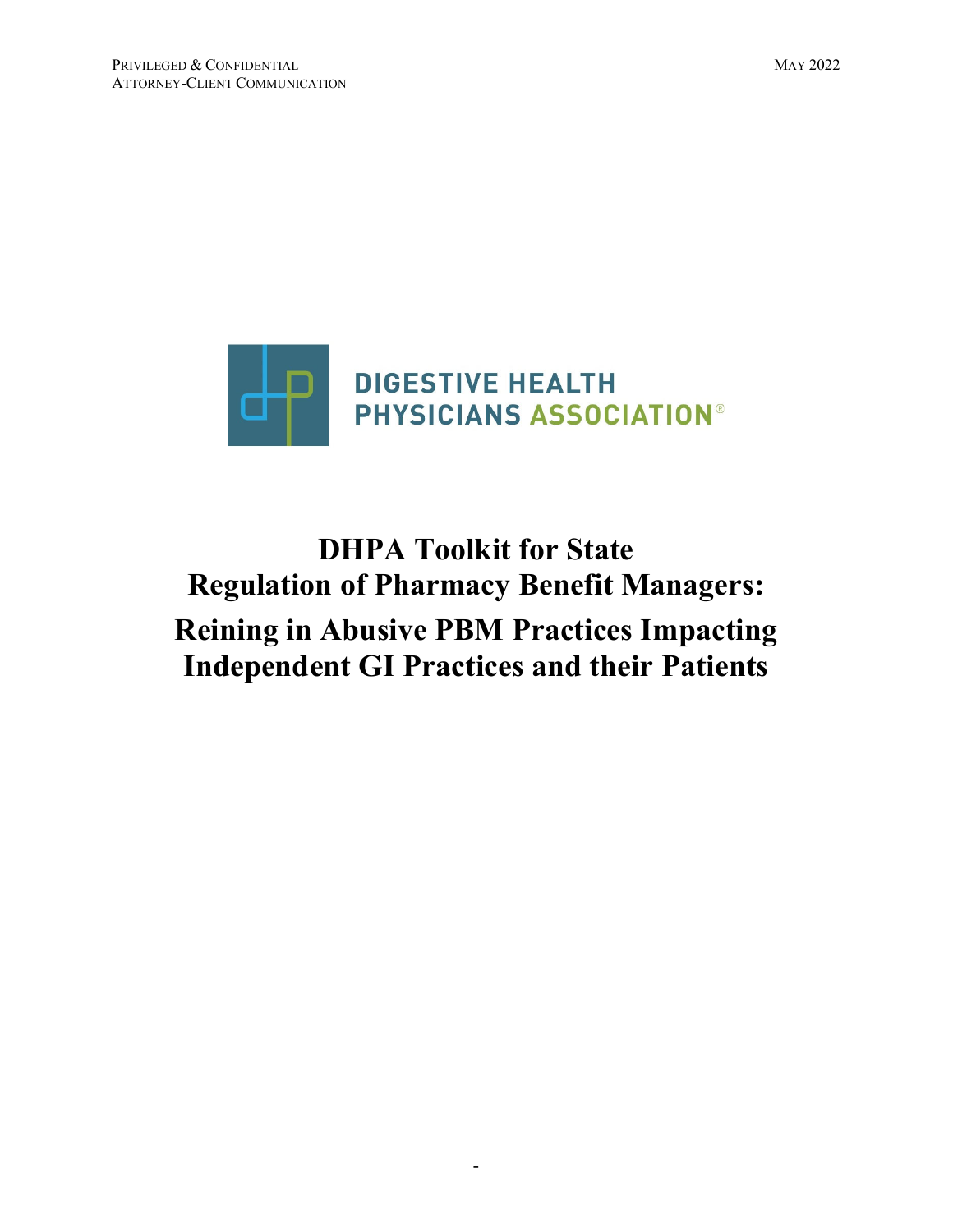## **Table of Contents**

| I.   |                                                                                      |
|------|--------------------------------------------------------------------------------------|
|      | a. A Need for State-Level Regulation of PBMs:                                        |
|      |                                                                                      |
| II.  |                                                                                      |
| Ш.   |                                                                                      |
| IV.  |                                                                                      |
| V.   | Model Letter 1: GI Practice Letter to State Legislative Committees with Jurisdiction |
| VI.  | Model Letter 2: Patient Letter to State Legislative Committees with Jurisdiction     |
| VII. | Model Letter 3: GI Practice Letter to State Medical Society About PBM Reform7        |

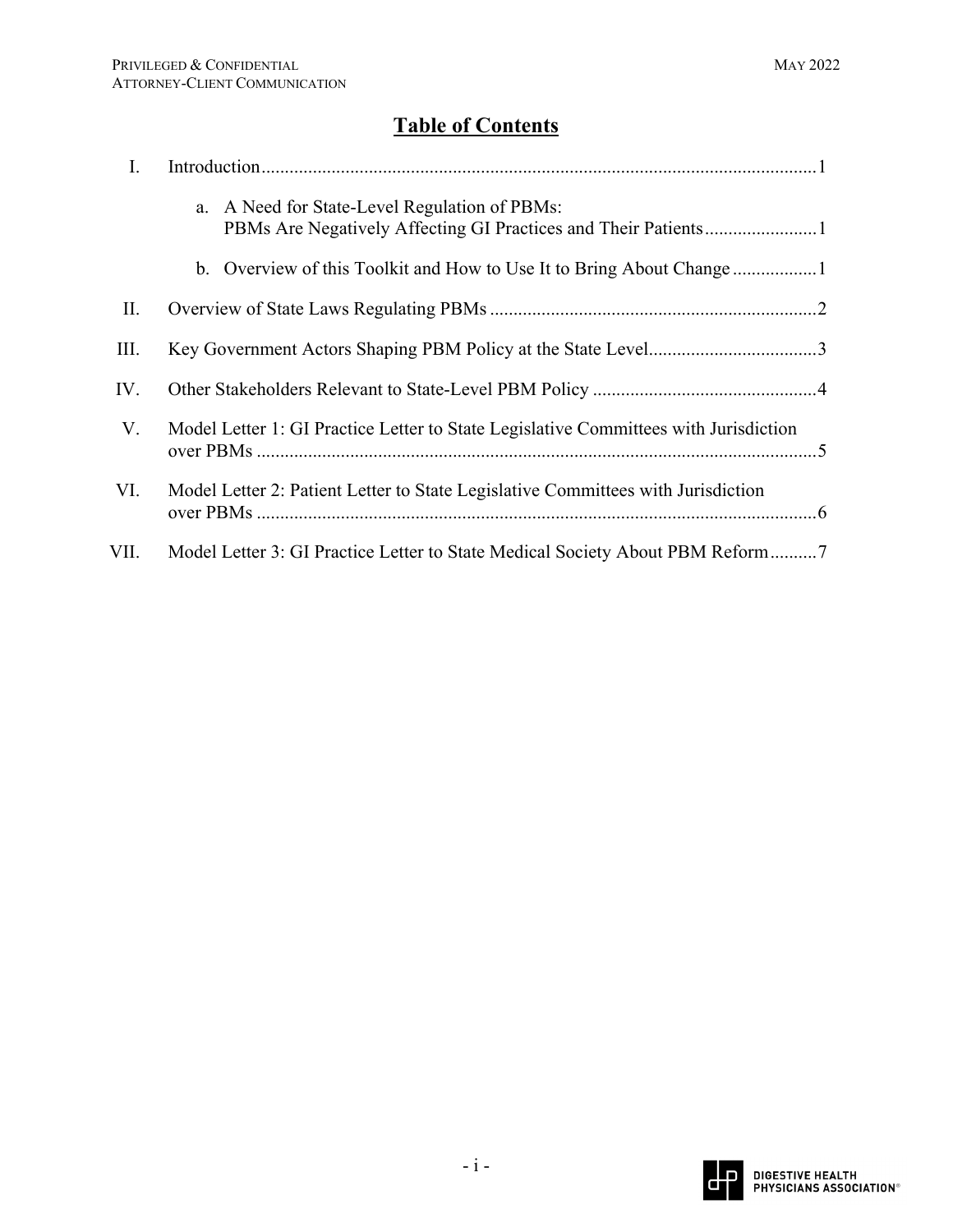### **I. Introduction**

Since its inception in 2014, the mission of the Digestive Health Physicians Association (DHPA<sup>®</sup>) has been to promote and protect the high quality, cost-efficient care furnished by independent gastroenterology practices. For more than eight years, DHPA has engaged legislators and regulators at the federal level on significant health policy issues affecting the more than 2,400 physicians in DHPA's 104 independent GI practices and the millions of patients DHPA's practices serve. And DHPA has supported its member practices on significant health policy issues arising at the State level that pose threats to—or create opportunities to enhance—independent GI practices' ability to deliver accessible, high quality, cost-efficient care to patients.

#### **A Need for State-Level Regulation of PBMs: PBMs Are Negatively Affecting GI Practices and Their Patients**

In speaking with our member practices, we have heard increasing concern about the effect that pharmacy benefit managers (PBMs) are having on independent GI practices and their patients.

PBMs are powerful intermediaries who sit between patients and health plans. The three largest PBMs—CVS Caremark, Express Scripts, and Optum Rx—control prescription-drug benefits for more than 268 million Americans, which amounts to over 85% of all Americans with health insurance.

PBMs are under no obligation to act in the best interests of the plans and patients that they purport to serve—and sometimes they do not. PBMs have steered patients to PBM-affiliated, mail-order pharmacies, imposed first-to-fail and step-therapy requirements that have harmed patients, forced pharmacists to substitute drugs that will secure for the PBMs the greatest profit margin, even if that prescription is not what the doctor expressly ordered, and inhibited the ability of medical practices to engage in in-office dispensing.

Notably, PBMs are largely unregulated by the federal government, and the U.S. Supreme Court recently recognized the autonomy of the States to regulate PBMs in a case called *Rutledge v. Pharmaceutical Care Management Association*, 141 S. Ct. 474 (2020). And even before the Supreme Court decided *Rutledge*, the federal government, forty-five States, and the District of Columbia filed briefs with the Supreme Court arguing that States have robust authority to regulate PBMs.

As a result, there has been a recent surge of State-level regulation of PBMs, and the push for such regulation has straddled the political divide. Blue States and Red States—from California to Texas—have either enacted or are considering legislation to further regulate PBMs.

#### **Overview of this Toolkit and How to Use It to Bring About Change**

This toolkit is divided into four parts. The first part discusses at a high level the types of State laws that regulate PBMs, and it includes links to two compendiums of State PBM laws throughout the country. Second, we provide an overview of the State-level regulators with oversight of PBMs. Third, we identify other stakeholders with an interest in PBM regulation. Finally, the toolkit includes model letters that DHPA member practices and their patients can tailor as the deem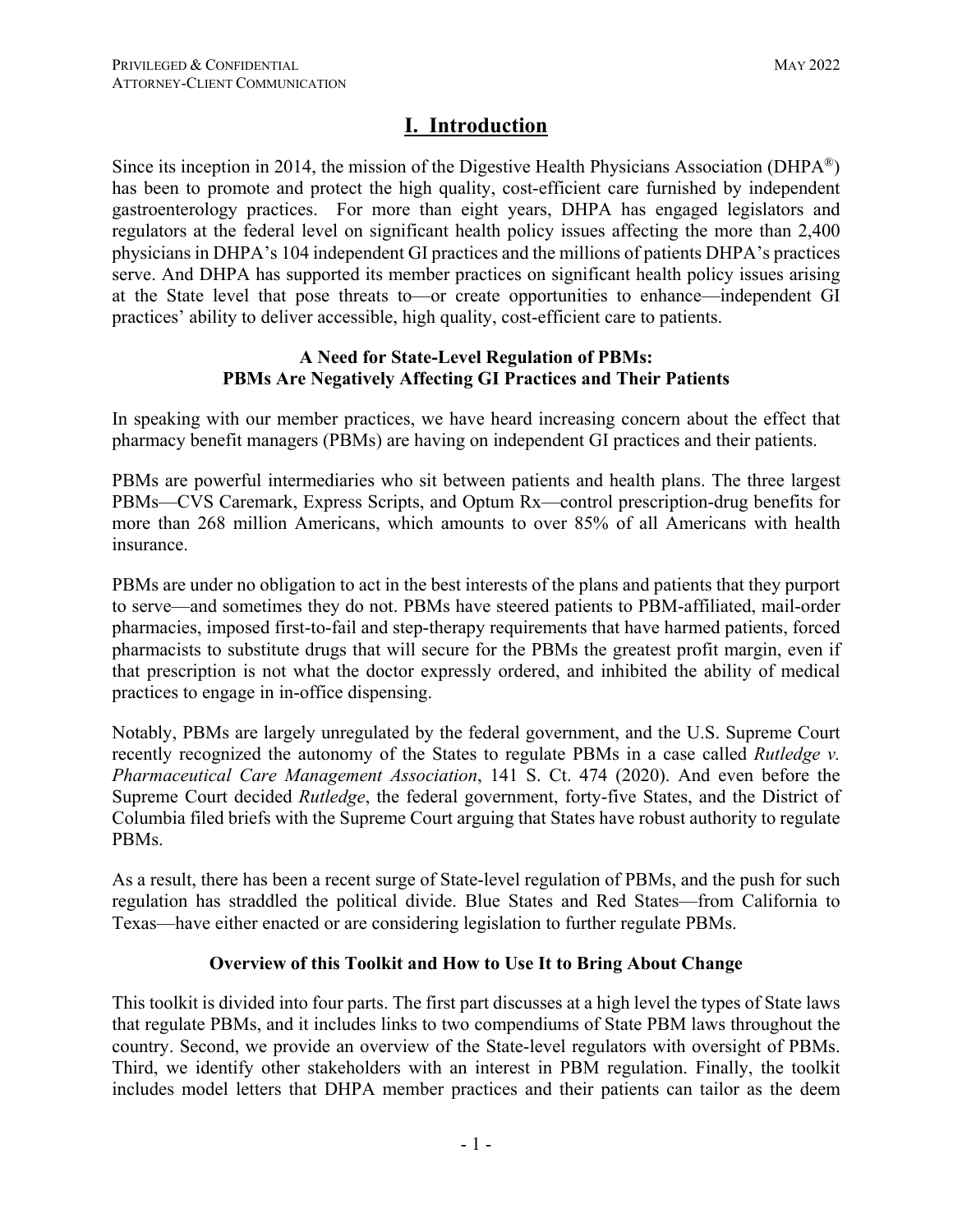appropriate for use in working to secure legislative and regulatory reforms of the PBM industry most relevant to your practices and patients.

There are three types of model letters in this toolkit: (1) a letter for member practices to send to State legislators, (2) a letter that patients may send to State legislators, and (3) a letter that member practices can send to their State medical societies.

The letters directed to legislators should be sent to legislative committees with jurisdiction over PBMs. As explained in further detail in this toolkit, there are up to four such committees in the House and Senate of most State legislatures: (1) the healthcare committee, (2) the insurance committee, (3) the finance committee, and (4) the committee with jurisdiction over professional licensing. Most State legislatures have a website that identifies these committees, their chairs and ranking members, and addresses where the letters can be sent.

In addition, the letters can be adapted to add information about your practice; we've added brackets where this information can be added. We would also encourage you to include anecdotes to the extent they are appropriate that further demonstrate PBM abuses that adversely impact your practice and patients. Your experience matters—and it can move legislators to do the right thing!

\* \* \*

In preparing this toolkit, we owe many thanks to DHPA's legal counsel, Howard Rubin, and his partner, Robert T. Smith, who is one of the leading lawyers in the country on State authority to regulate PBMs. We hope you find this Toolkit useful as your independent GI group considers ways to ensure that your practice's voice is heard in the formation of health policy in your State.

Sincerely,

 Latha Alaparthi, M.D. DHPA President

Scott R. Ketover, M.D. DHPA Chair, Health Policy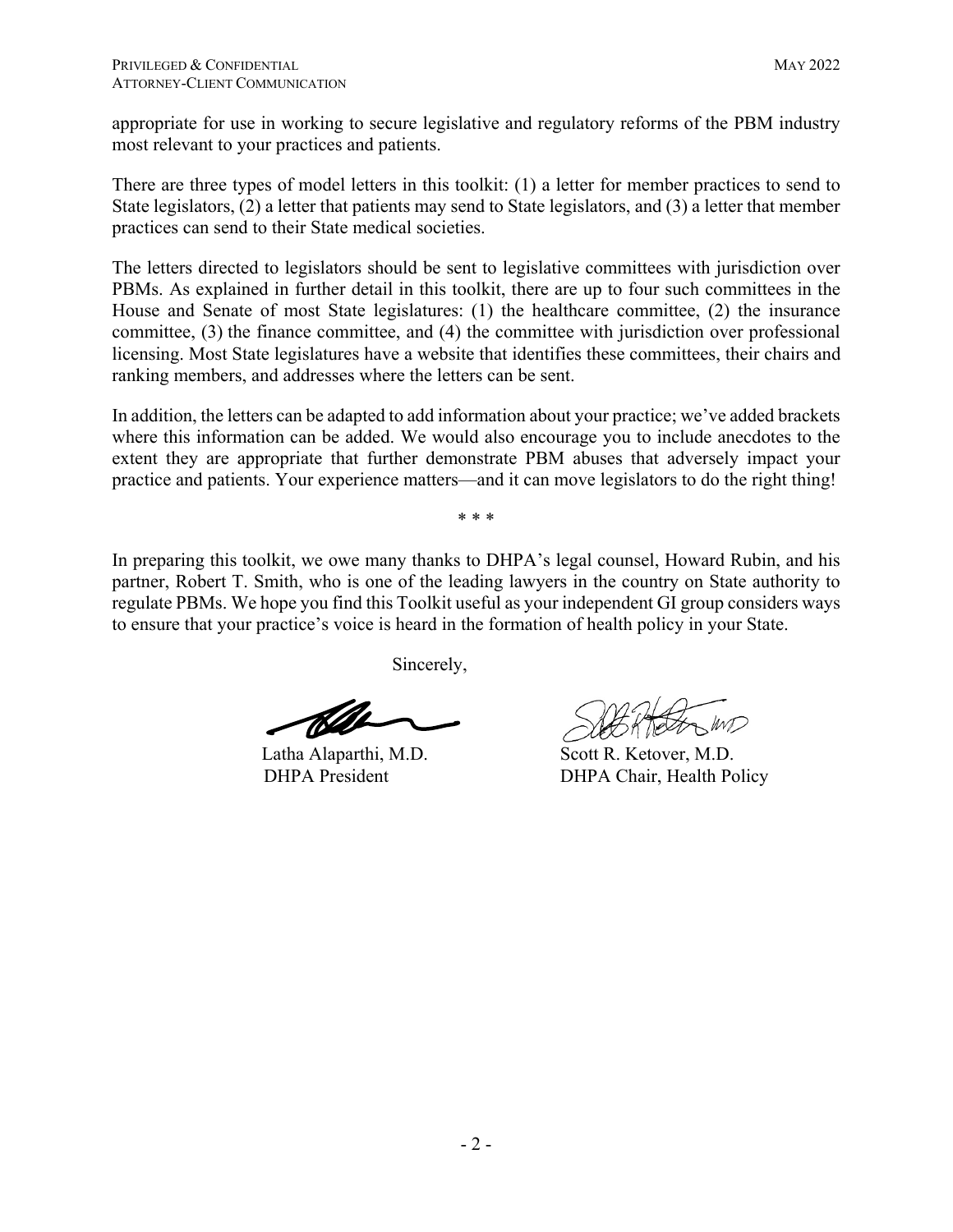## **II. Overview of State Laws Regulating PBMs**

State have enacted—or have contemplated enacting—a variety of laws that regulate PBMs. Those laws can be broken down into five main categories:

- First, most States have enacted registration and licensing requirements for PBMs to offer pharmacy benefit management services to State residents.
- Second, many States have enacted laws regulating a PBM's interaction with pharmacies and other providers who dispense prescription drugs ultimately covered by the PBM. These include laws regulating the rates that PBMs reimburse pharmacies and providers; banning gag clauses that PBMs use to prevent pharmacists from disclosing to patients situations where a patient might save money by not processing a claim through the PBM; restricting PBMs from steering patients to PBM-affiliated pharmacies; preventing PBMs from reimbursing PBM-affiliated pharmacies more than unaffiliated pharmacies; regulating the performance standards that PBMs impose on pharmacies; and restricting PBM practices that mandate step therapies or the substitution of prescribed drugs.
- Third, some States have begun regulating the relationship between PBMs and the health plans and insurers that PBMs purport to serve. For example, some States have enacted laws imposing on PBMs an obligation to act in the best interests of the plans they serve, requiring PBMs to disclose conflicts of interest, and mandating that PBMs pass along to plans rebates and other remuneration that PBMs receive from drug manufacturers.
- Fourth, virtually all States regulate the relationship between PBMs and the State's Medicaid plan.
- Finally, virtually all States regulate the relationship between PBMs and the State's public employee health plan.

Two outside organizations have prepared compendiums that purport to summarize how various States regulate PBMs. The National Conference of State Legislatures (NCSL), a bipartisan organization that counsels State legislatures, has a very thorough compendium of State laws regulating PBMs: https://www.ncsl.org/research/health/state-policy-options-and-pharmacybenefit-managers.aspx. In addition, the National Community Pharmacists Association (NCPA), a trade association that advocates on behalf of independent pharmacies, has prepared a spreadsheet (and PDF of the spreadsheet) summarizing various State PBM laws: https://ncpa.org/how-statesprotect-pharmacy-and-patients-pbm-abuses.

State PBM laws are rapidly changing, and as a result, these resources may not be fully up to date, but they should give DHPA member practices a place to start in determining the state of the law in various jurisdictions throughout the country.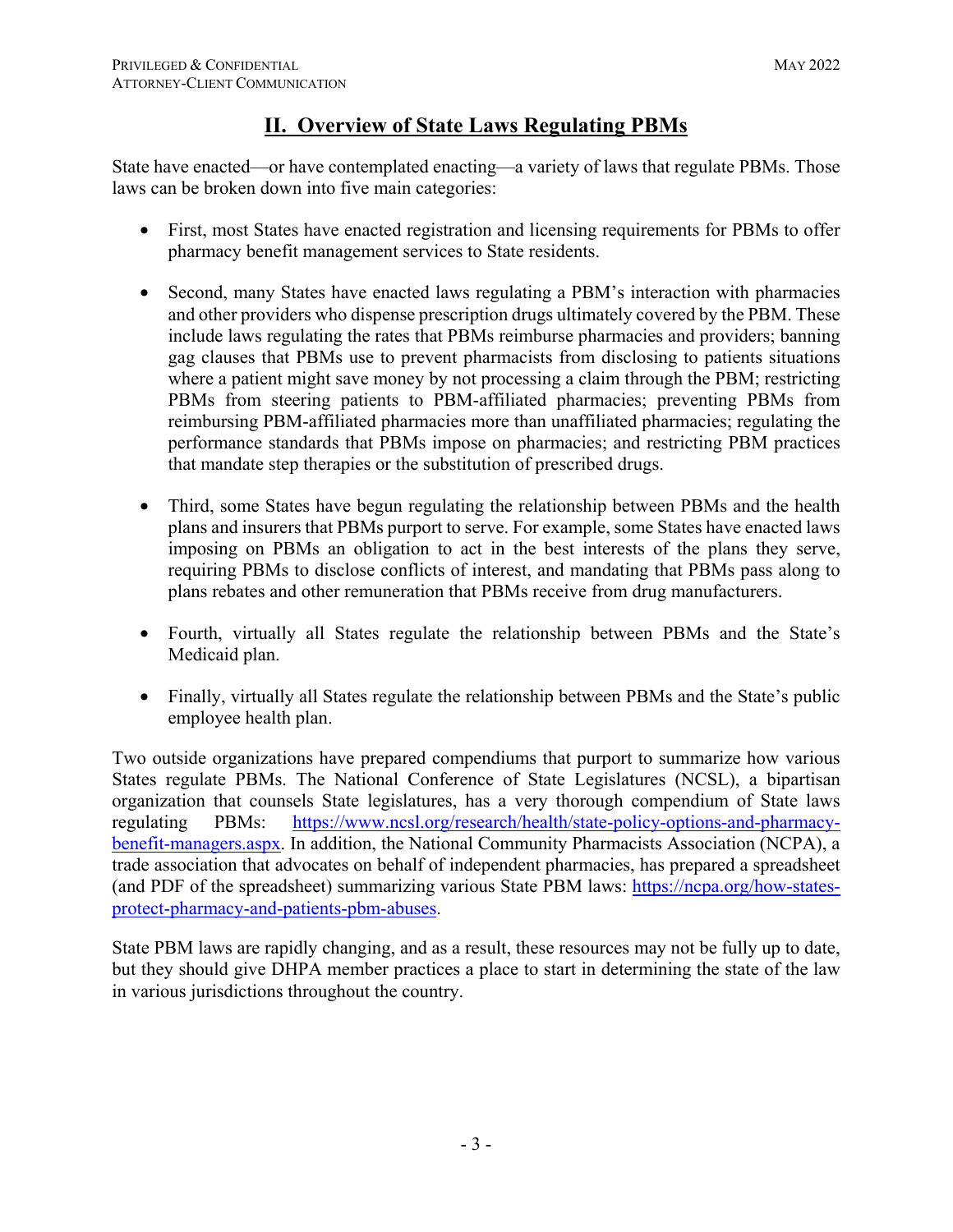#### **III. Key Government Actors Shaping PBM Policy at the State Level**

In developing a plan for effective Steve-level advocacy, it is important to be aware of the various government actors who can have a profound impact on shaping PBM policy. We highlight those players here and discuss the importance of building relationships with these policymakers more generally.

*Key Legislators/Legislative Committees.* State legislatures might have up to four committees in each legislative chamber with jurisdiction over issues impacting PBMs—a Health Committee, a Finance Committee, an Insurance Committee, and a Professional Licensing Committee. Most health policy issues will go through Health Committees, although the committees with jurisdiction over health policy issues are sometimes the same committees that also tackle other topics such as education and the environment. We flag this because it means that the legislators on those committees with jurisdiction over multiple topics might be less educated about (or engaged on) health policy issues. At times, an important health policy issue—such as the controlling of health care costs in a consolidating health care market—might be taken up by multiple committees (e.g., Health and Finance Committees). In addition, as States grapple with how to regulate PBMs, an increasing number of jurisdictions are turning to their insurance departments, which are overseen by the legislature's Insurance Committees. And some States have granted State boards of pharmacy authority to regulate PBMs, and as a result, a legislature's Professional Licensing Committees might have jurisdiction over PBM issues as well.

*Secretaries/Commissioners of Departments of Health and Insurance:* Health policy initiatives often are developed within a State's Executive Branch—most commonly within Departments of Health and Insurance. It is valuable to educate front office officials—the Secretary/Commissioner, Deputy Secretaries/Commissioners, Chiefs of Staff—about the important role that independent GI (and other specialty) practices play in delivering high quality, affordable care to patients in the State, and about the adverse effects that PBMs might be having on your practices and patients.

*State Boards of Pharmacy.* An often-overlooked player in the shaping of health policy at the State level is the pharmacy licensing board. Often referred to as the State Board of Pharmacy, it may be responsible for licensing PBMs, and it may be responsible for policing the PBMs' relationship with pharmacies and providers. The Board also may have the authority to receive complaints about PBM misconduct and bring enforcement actions. Members of the Board of Pharmacy are typically appointed by the Governor and consist of licensed pharmacists and, in some instances, non-pharmacist health policy specialists.

*State Attorneys General.* Finally, some States vest their Attorney General with enforcement authority over PBM practices. This can include receiving complaints about and investigating PBM misconduct.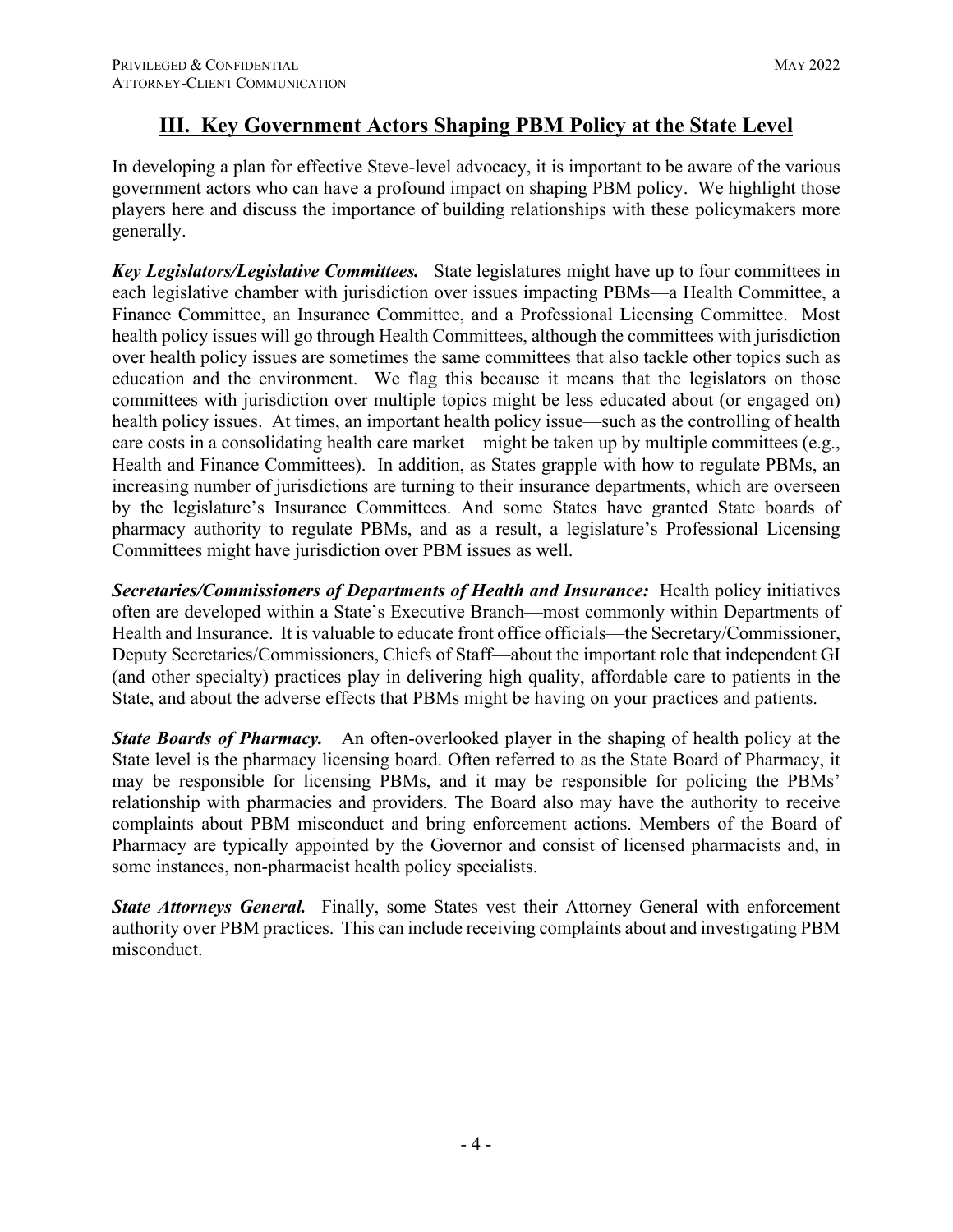## **IV. Other Stakeholders Relevant to State-Level PBM Policy**

It is important to understand which stakeholders influence health policy in your State—those who might be aligned with your practice's policy objectives as well as those who might be opposed to your positions. Many of these assessments will be dependent on the particular policy issue, but there are certain stakeholders that commonly play a significant role in influencing the development of health policy in the legislature and State executive agencies. We expect that the following organizations will play a role in shaping legislation to rein in PBM abuses.

*State medical societies* are among the most active organizations lobbying on health policy issues. In many instances, the State medical society will represent the interests of all physicians, regardless of medical specialty or site of service. Although physicians in different practice settings are often competitors, and medical societies tend to not weigh in on issues that divide physicians, virtually all physicians are likely aligned in their views of how State legislation and regulation can be used to curb PBM abuses. Because of the importance of State medical societies in helping to influence health care policy, we have included a model letter for member practices to send to their State medical societies.

*Pharmacy organizations* are a natural ally in seeking legislative and regulatory reform targeted at PBMs. Many of the negative PBM practices affecting GI practices and their patients—*e.g.*, step therapies and substitution—also have a negative effect on pharmacy. Indeed, the only potential point of nonalignment would focus on PBM restrictions of in-office dispensing—where physicians and pharmacies are competitors. But even there, PBMs place similar restrictions on retail pharmacy—forcing patients to use PBM-controlled mail-order pharmacies. As a result, there may be ways for GI and other physician practices to find common ground with pharmacists in seeking PBM regulations.

*Patient advocacy organizations* have grown in stature in recent years—particularly organizations advocating on behalf of patients with complex and difficult-to-treat diseases. These patients often suffer when PBMs impose mail-order restrictions and step-therapy requirements. So patient organizations active in your State are natural allies to GI and other practices seeking reforms of PBM business practices.

*Large commercial payors and trade associations representing these payors* are typically significant players in shaping health policy at the State level, particularly with respect to issues affecting payment policy. It is unlikely that any major health policy initiatives in a State will be developed and come to fruition without input from the payor community. And due to significant vertical integration—the largest insurers are now vertically integrated with the largest PBMs—it is likely that large commercial payors and their trade associations will oppose PBM reforms.

**Business and their trade associations** are split on PBM regulation. At the local level, many business organizations view pharmacies as a classic example of a small business. But at the national level, business organizations tend to reflexively oppose any kind of State regulation. As a result, State-level business organizations have sometimes avoided weighing in on PBM regulations, whereas the U.S. Chamber of Commerce has actively opposed efforts at PBM reform. In addition, because some businesses sponsor employee health plans, they may have divergent views on the need for PBM reform.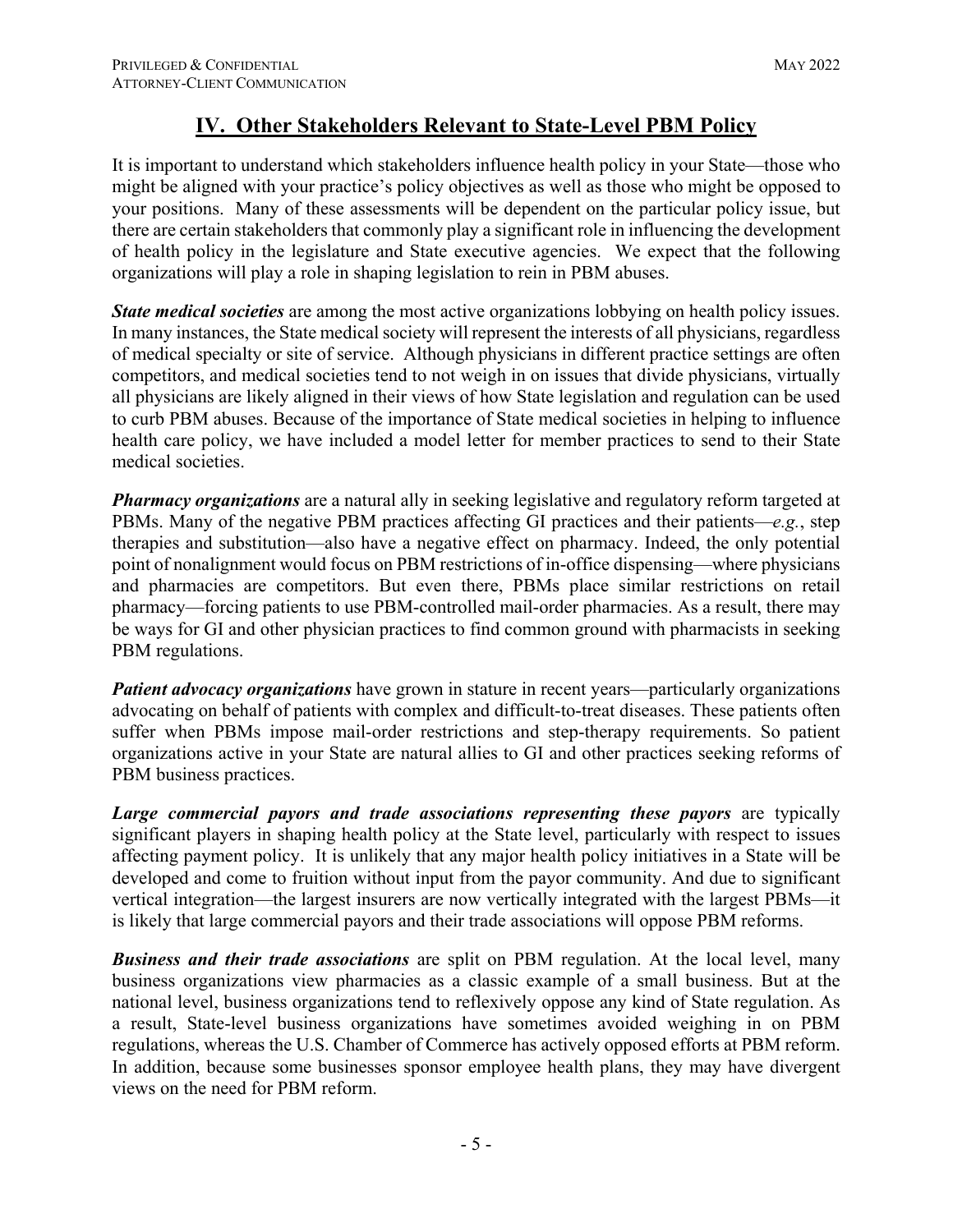#### **Model Letter 1: GI Practice Letter to State Legislative Committees with Jurisdiction over PBMs**

[Date]

[Name of Chair] [Name of Ranking Member] [Committee Name]

Dear Chair[man/woman Name] and Ranking Member [Name]:

I am a physician [and board-certified gastroenterologist]. [Describe practice, location, and total number of patients for which your practice cares per year].

I write about a critical issue facing my practice and my patients—the abusive practices of pharmacy benefit managers (PBMs). I ask that you explore meaningful reforms of the PBM industry.

As you likely know, PBMs are powerful intermediaries who sit between patients and health plans. The three largest PBMs—CVS Caremark, Express Scripts, and Optum Rx—control the prescription-drug benefits for more than 268 million Americans, which amounts to over 85% of all Americans with health insurance.

In recent years, PBMs have jeopardized my ability to deliver critical care to my patients. For example, many gastroenterologists offer in-office dispensing of certain prescription drugs and biologics. This allows clinical staff to supervise patients (and advise on medications, including injectables, that can be difficult to self-administer), speak about side-effects, and offer a convenient option for patients that promotes adherence to medications. And yet, some PBMs have restricted the ability of patients to receive medications directly from their physicians. Instead, these PBMs have forced patients to use PBM-owned, mail-order pharmacies. On top of this, there are prominent examples where PBMs have not taken basic precautions to ship temperature-sensitive medications or have failed to ship necessary medications in a timely manner.

As another example, doctors now have at their disposal a variety of prescription drugs (branded and generic) and biologics (including biosimilars) to treat particular ailments. At the same time, patients often respond positively to a specific drug or biologic. Without regard for any of this, PBMs have forced patients to switch treatments—not based on any sound medical judgment—but because the PBM has negotiated a rebate with a specific pharmaceutical manufacturer. I then have to demonstrate to the PBM that the PBM's favored product is not in the best interest of my patient.

It's also disturbing that the hidden rebates that PBMs receive—and other undisclosed conflicts of interest they harbor—are *increasing* the costs of life-saving prescriptions. One pharmaceutical executive testified before Congress that PBMs *punished* his company for *lowering*  drug prices—because it meant there was less room for the PBMs to demand hidden rebates from the manufacturer. And when the State of Ohio audited the PBMs administering its Medicaid plan, it determined that the PBMs had realized undisclosed profits of *\$224.8 million in a single year*.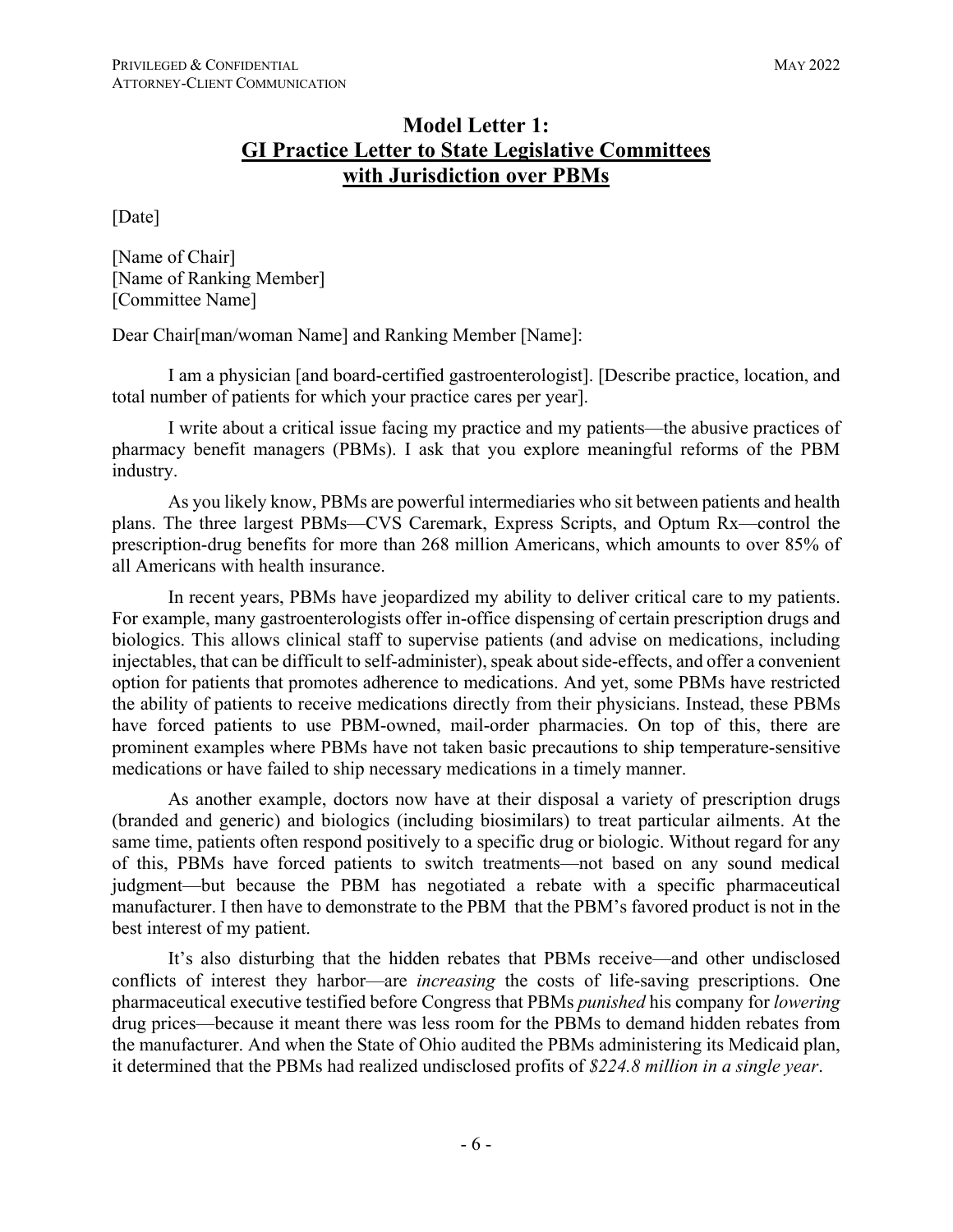Although PBMs are national players in the healthcare space, they are virtually unregulated by the federal government, and the U.S. Supreme Court recently affirmed the States' role in regulating PBMs in a case in 2020 called *Rutledge v. Pharmaceutical Care Management Association*. The Court held in a unanimous decision that States are free to regulate the relationship between PBMs and pharmacies—and between PBMs and patients—without triggering concerns about preemption under federal law. And even before the Supreme Court decided *Rutledge*, the federal government, forty-five States, and the District of Columbia filed briefs with the Supreme Court arguing that States have robust authority to regulate PBMs.

As a result, there has been a surge of State-level regulation of PBMs, and the push for such regulation has straddled the political divide. Blue States and Red States—from California to Texas —have enacted laws regulating PBMs. I urge our State to do the same to address PBM abuses that are harming my practice and my patients.

Sincerely,

[Signature]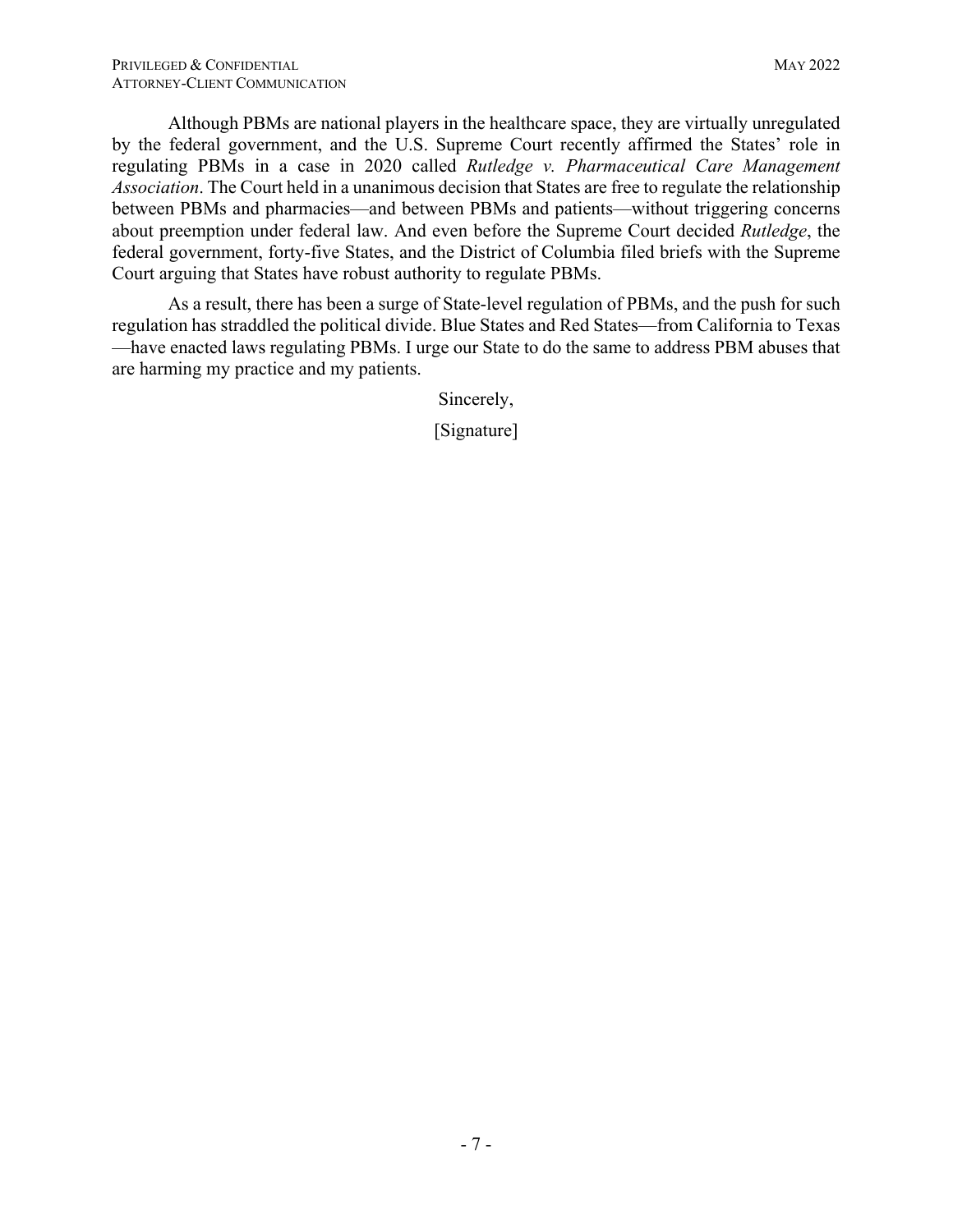## **Model Letter 2:**

#### **Patient Letter to State Legislative Committees with Jurisdiction over PBMs**

[Date]

[Name of Chair] [Name of Ranking Member] [Committee Name]

Dear Chair[man/woman Name] and Ranking Member [Name]:

As a constituent and a patient, I write to encourage the committee to take up legislation regulating pharmacy benefit managers (PBMs).

As you likely know, PBMs are powerful intermediaries who sit between patients and health plans. The three largest PBMs—CVS Caremark, Express Scripts, and Optum Rx—control the prescription-drug benefits for over 268 million Americans, which amounts to over 85% of all Americans with health insurance.

In recent years, PBMs have adopted a number of business practices that are harming patients like me. For example, my treating physician offers in-office dispensing as an option for treating certain ailments. For me, this is a great convenience—it saves a trip to the pharmacies and I can speak with my physician and his staff about side-effects and adherence. Yet, some PBMs have restricted the ability of patients to receive medications directly from their physicians. Instead, these PBMs have forced patients to use PBM-owned, mail-order pharmacies. On top of this, there are prominent examples where PBMs have not taken basic precautions to ship temperaturesensitive medications or have failed to ship necessary medications in a timely manner.

As another example, PBMs have employed drug-substitution and first-to-fail policies that have forced patients to switch treatments—not based on any sound medical judgment—but because the PBM has negotiated a rebate with a specific pharmaceutical manufacturer. Patients like me then have to endure weeks of discomfort while they work with their physician to get the PBM to approve the prescription that my doctor prescribed to me.

Worse still, the hidden rebates that PBMs receive—and other undisclosed conflicts of interest—are *increasing* the costs of life-saving prescriptions. One pharmaceutical executive testified before Congress that PBMs *punished* his company for *lowering* drug prices—because it meant there was less room for the PBMs to demand hidden rebates from the manufacturer. And when the State of Ohio audited the PBMs administering its Medicaid plan, it determined that the PBMs had realized undisclosed profits of *\$224.8 million in a single year*.

Although PBMs are national players in the healthcare space, they are virtually unregulated by the federal government, and the U.S. Supreme Court recently affirmed the States' role in regulating PBMs in a case in 2020 called *Rutledge v. Pharmaceutical Care Management Association*. The Court held in a unanimous decision that States are free to regulate the relationship between PBMs and pharmacies—and between PBMs and patients—without triggering concerns about preemption under federal law. And even before the Supreme Court decided *Rutledge*, the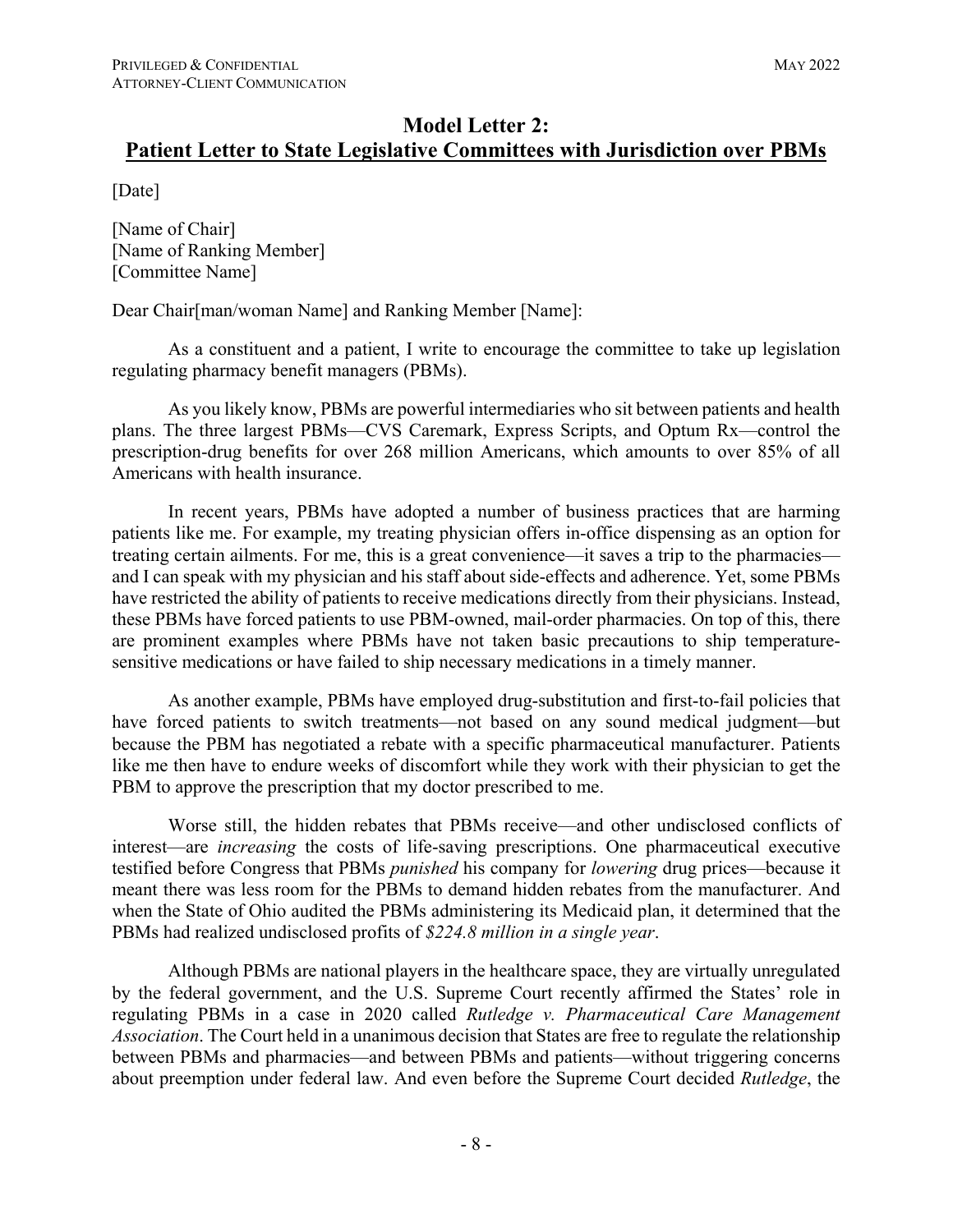federal government, forty-five States, and the District of Columbia filed briefs with the Supreme Court arguing that States have robust authority to regulate PBMs.

As a result, there has been a surge of State-level regulation of PBMs, and the push for such regulation has straddled the political divide. Blue States and Red States—from California to Texas—have enacted laws regulating PBMs. I urge our State to do the same to address PBM abuses that are harming patients.

Sincerely,

[Signature]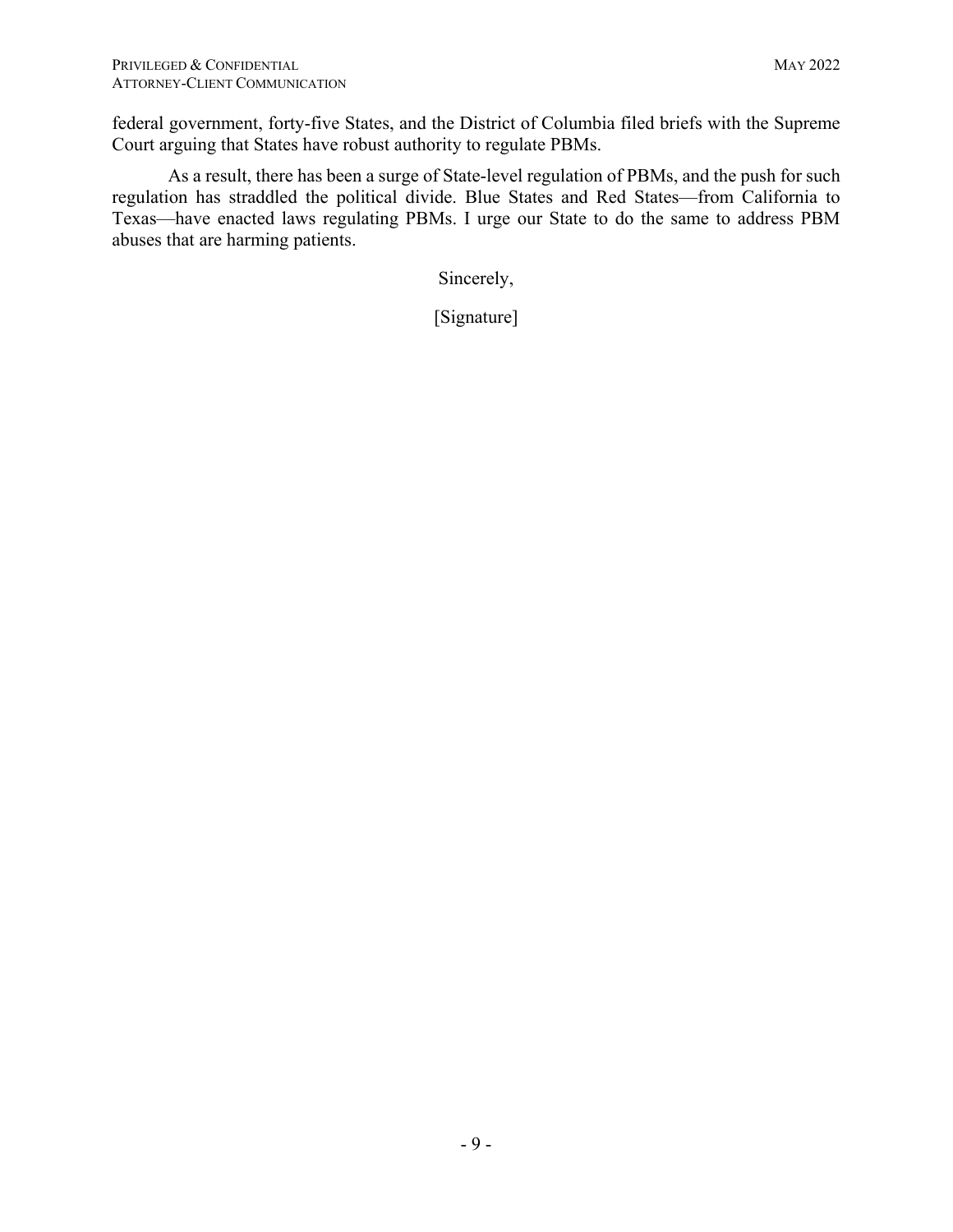## **Model Letter 3: GI Practice Letter to State Medical Society About PBM Reform**

#### [Date]

[Name of Medical Society President] [Name of Medical Society]

#### Dear [Name]:

I am a physician [and board-certified gastroenterologist]. [Describe practice, location, and total number of patients for which your practice cares per year]. **[IF TRUE, INCLUDE THE** FOLLOWING SENTENCE – My colleagues and I are long-standing members of **NAME STATE** MEDICAL SOCIETY]].

I write about a critical issue facing my practice and my patients—the abusive practices of pharmacy benefit managers (PBMs). I ask that the [name of Medical Society] promote State-level reforms to curb PBM abuses that are inhibiting my practice and harming my patients.

As you likely know, PBMs are powerful intermediaries who sit between patients and health plans. The three largest PBMs—CVS Caremark, Express Scripts, and Optum Rx—control the prescription-drug benefits for over 268 million Americans, which amounts to over 85% of all Americans with health insurance.

Unfortunately, PBMs have encroached upon the [name of Medical Society]'s core interest in promoting the practice of medicine. For example, many gastroenterologists offer in-office dispensing of certain prescription drugs and biologics. This allows clinical staff to supervise patients (and advise on medications, including injectables, that can be difficult to self-administer), speak about side-effects, and offer a convenient option for patients that promotes adherence to medications. And yet, some PBMs have restricted the ability of patients to receive medications directly from their physicians. Instead, these PBMs have forced patients to use PBM-owned, mailorder pharmacies. On top of this, there are prominent examples where PBMs have not taken basic precautions to ship temperature-sensitive medications or have failed to ship necessary medications in a timely manner.

As another example, doctors now have at their disposal a variety of prescription drugs (branded and generic) and biologics (including biosimilars) to treat a particular ailment. At the same time, patients often respond positively to a specific drug or biologic. Without regard for any of this, PBMs have forced patients to switch treatments—not based on any sound medical judgment—but because the PBM has negotiated a rebate with a specific pharmaceutical manufacturer. I then have to demonstrate to the PBM—with many weeks of discomfort for my patient—that the PBM's favored product is not in the best interest of my patient.

Worse still, the hidden rebates that PBMs receive—and other undisclosed conflicts of interest—are *increasing* the costs of life-saving prescriptions. One pharmaceutical executive testified before Congress that PBMs *punished* his company for *lowering* drug prices—because it meant there was less room for the PBMs to demand hidden rebates from the manufacturer. And when the State of Ohio audited the PBMs administering its Medicaid plan, it determined that the PBMs had realized undisclosed profits of *\$224.8 million in a single year*.